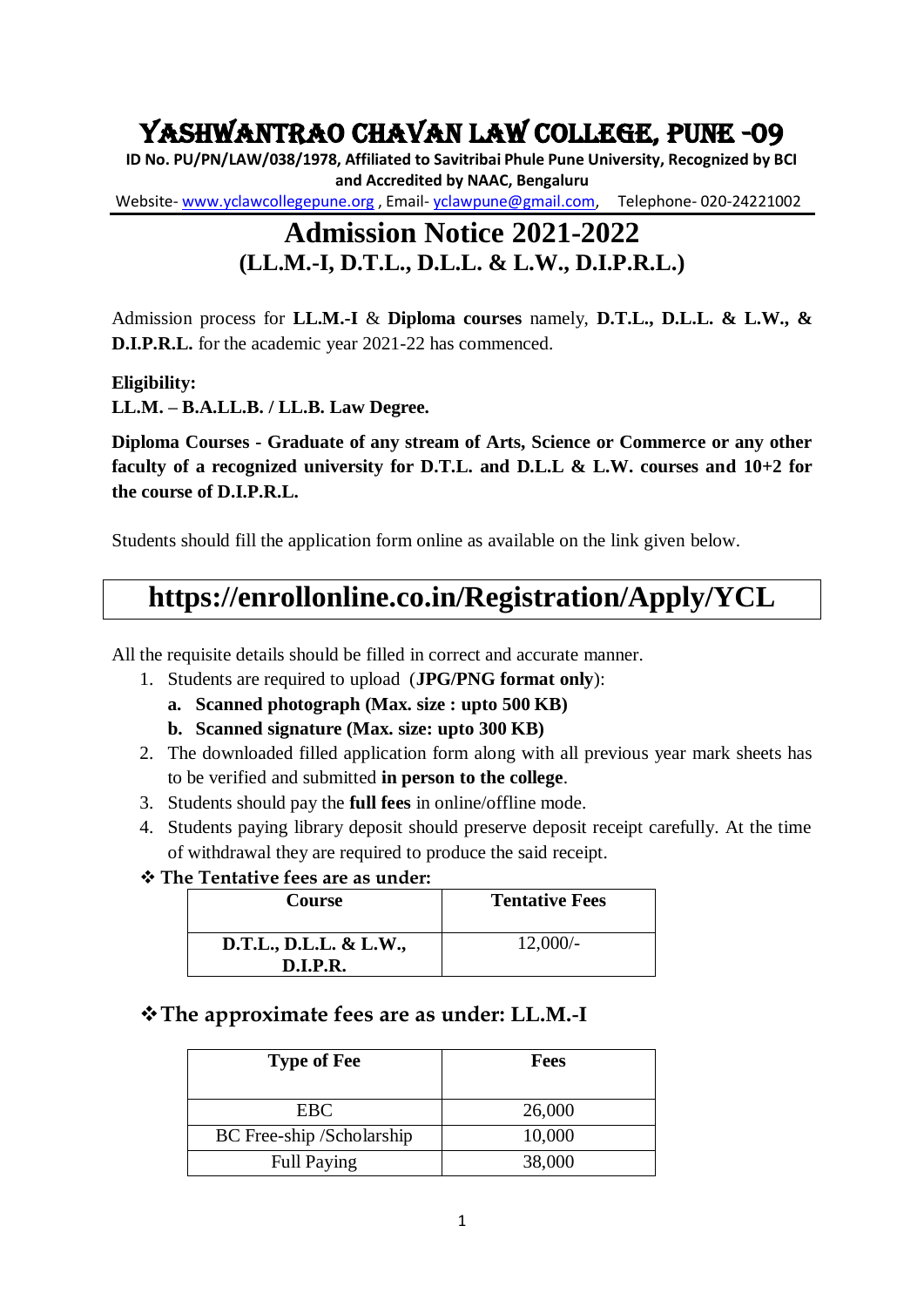

**A** Student taking any concession in admission fees in the form of Scholarship/ **Freeship/ EBC/ is bound to submit concession form along with the required documents when the link is available on mahadbt portal. If any student fails to submit, then he/she is liable to pay the full fees later**.

### **Documents for EBC**

- 1. Last year's Income certificate of the parent (2019-20) from Tahsildar
- 2. Income should be less than 8 lakh per annum
- 3. Domicile certificate
- 4. Aadhar Card
- 5. Ration Card
- 6. Bank Pass Book
- 7. All previous year mark-lists

#### **Documents for SC/ ST/OBC/SBC Scholarship/ Free-ship**

- 1. Caste certificate
- 2. Caste Validity
- 3. Income certificate (of 2019-20 from Tahsildar only)
- 4. Leaving/transfer certificate ( if applicable)
- 5. All educational mark-lists
- 6. Gap certificate (( if applicable)
- 7. Domicile Certificate
- 8. Aadhar card
- 9. Bank Passbook (Photocopy)
- 10. Admission receipt (photocopy)
- **Use the following link for online concession form**  [https://mahadbtmahait.gov.in](https://mahadbtmahait.gov.in/)

**Student Visit to Admission Website https://enrollonline.co.in/Registration/Apply/YCL**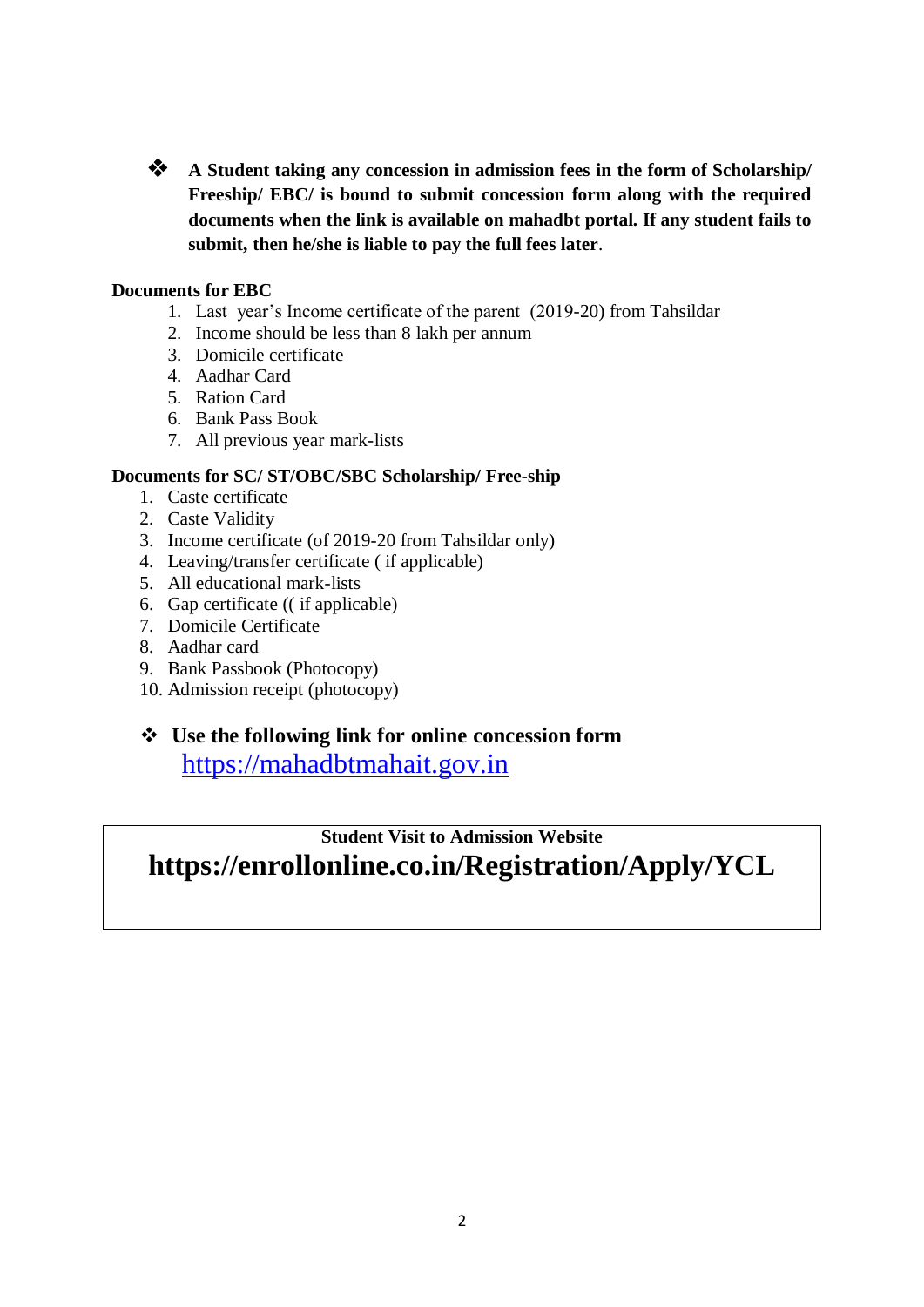